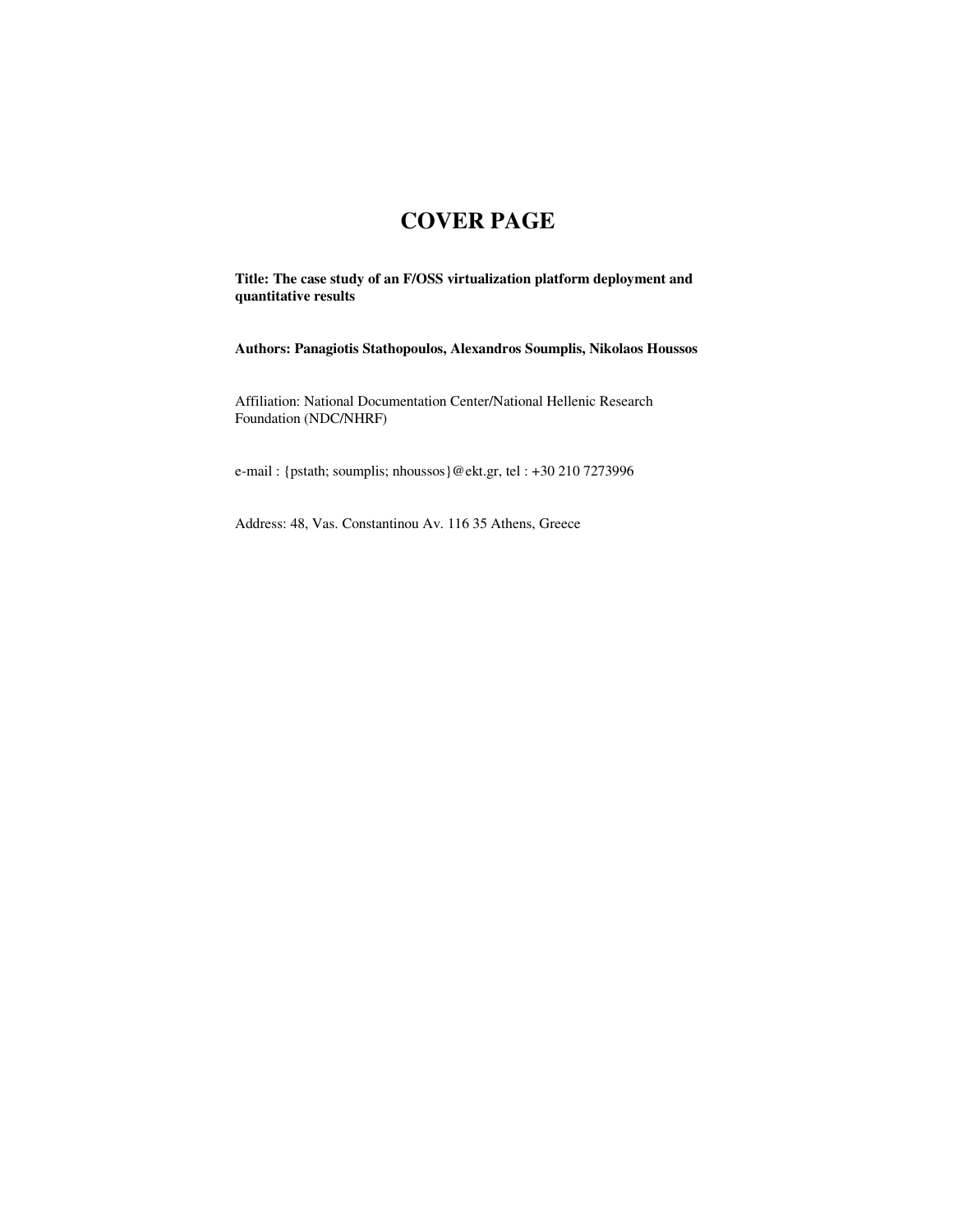# **The case study of an F/OSS virtualization platform deployment and quantitative results**

#### **Panagiotis Stathopoulos, Alexandros Soumplis, Nikolaos Houssos**

National Documentation Center/National Hellenic Research Foundation (NDC/NHRF)

e-mail : {pstath; soumplis; nhoussos}@ekt.gr, tel : +30 210 7273996

Address: 48, Vas. Constantinou Av. 116 35 Athens, Greece

**Abstract:** In this paper we present results from the deployment of F/OSS virtualization platform. This platform was used both for providing existing NDC's services, in a production environment, and for developing additional new services using agile development methods. In greater detail, F/OSS virtualization was selected as the best solution in order to meet a number of different NDC's requirements, these are in fact quite common in a wide area of IT environments and projects. NDC's virtualization benefits are quantified while F/OSS specific benefits are especially highlighted. These include, apart from reduced energy consumption and hardware requirements, reduced licensing costs and most importantly significantly increased flexibility due to combining virtualization and F/OSS. This combination leads to project and organization wide benefits. These make F/OSS virtualization a particular well fit for organization using agile development methods and facing a number of strict technical, economic, administrative or regulatory constraints. Similar situations can be found variety of situations, from SMEs to government organizations. Finally, focusing on licensing and maintenance costs, we compare in a general way the benefits for using F/OSS virtualization when compared to closed source virtualization or non virtualized platforms.

**Keywords: F/OSS deployment, F/OSS virtualization, Xen hypervisor, virtualization benefits, agile development, staging environments** 

### **1. Introduction**

Free/Open Source Software (F/OSS) has changed significantly the landscape, both in software development practices and to IT system's deployment, maintenance and management. Open source provides a new development practice and enables significant IT infrastructures to operate efficiently, utilizing its unique characteristics. F/OSS is nowadays widely accepted and its reported benefits range from the economic acquisition and TCO savings to the freedom it provides to its end users and to vendor locking avoidance.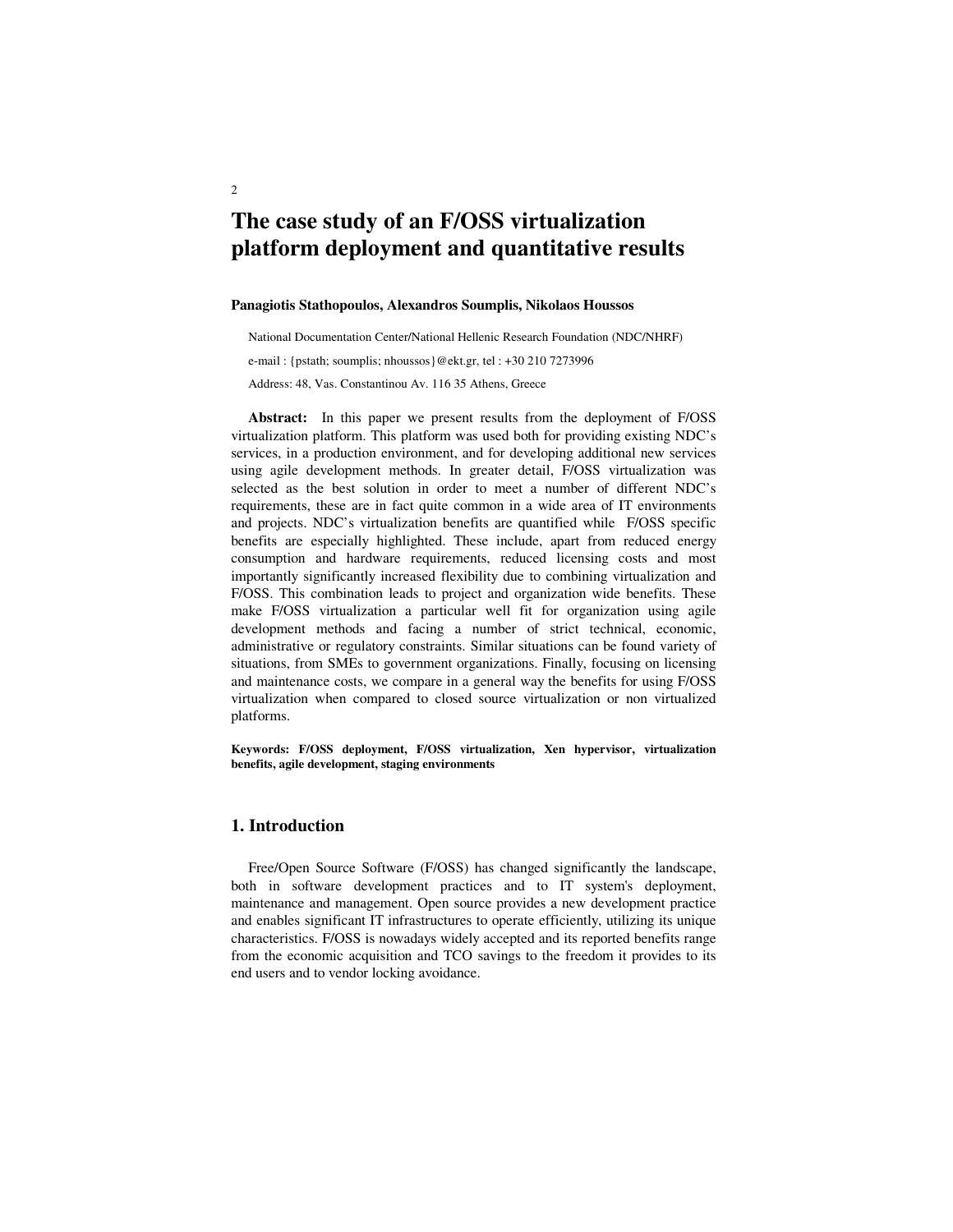Open Source software has the potential to offer capabilities that would be impossible through tradition software development. Besides the fact that cost effectiveness by itself is enough for the success of open source software is arguable, there is no doubt that open source software continues to gain market share. Key factors for this to happen are flexibility, performance, customization options and security (Lin, 2007), (F. Henker, 1999), (Lerner, Tirole, 2003).

On the other hand virtualization has provided another paradigm shift to IT systems management and dimensioning. The concept of virtualization has been introduced so early as the late 60's as a solution for the optimization of costly mainframe systems. The idea is that virtual machines are a fully protected and isolated copy of the underlying physical machine's hardware (Creasy, 1981). Two decades later the significant drop of hardware costs as well as the development of multitasking operating systems made virtualization benefits to seem obsolete. However in 2000's virtualization draw the attention of researchers, universities and major vendors again. This boost came as solution to researchers for mobility, security, and manageability problems, including energy and environmental reasons (Rosenblum and Garfinkel, 2005). At the moment various virtualization solutions are available both open and closed source, as well as commercial. The leader of the market is VMware with a wide range of products and ESX Server as its hypervisor flagship. Citrix recently acquired XenSource and continuously gains market share along with Microsoft which announced its own virtualization solution Microsoft Virtual Server. Another major player is RedHat which includes Xen Hypervisor to its RHEL 5. Last but not least, Sun Microsystems already announced early access to Sun XVM Hypervisor for Solaris platforms. The above mentioned solutions are commercial solutions but XenSource, Sun Xvm as well as Xen Hypervisor are F/OSS products. Furthermore there are various other open source projects supported by open source communities. The most important of them are Bochs, Qemu and KVM (Ribière, 2008).

In this paper we will show and attempt to quantify the combined benefits derived from the development and deployment of a fully F/OSS virtualization platform, used both for providing existing and for developing new, services to the Greek Research and Science Community. We will show that apart from the inherited virtualization benefits, F/OSS virtualization provides a significant combined effect, making it the most appropriate solution in a wide range of situations and environments, especially when multiple constraints exist and agile development methods are used. F/OSS virtualization benefits came from the inherent flexibility of open source and virtualization and allows to develop and provide systems were strict deadlines are in place, resources are not abundant or flexibility in procurement procedures is limited. The National Documentation Center (NDC) case study experience, quantitative results, and relevant conclusions are presented. Finally, the economic benefits, focusing in the licensing costs, of a fully F/OSS virtualized platform are compared to alternative virtualizated and non virtualized environments, in a generalized manner.

This paper is structured as follows: in section 2 the case study for the deployment of the F/OSS virtualization platform for NDC is presented and the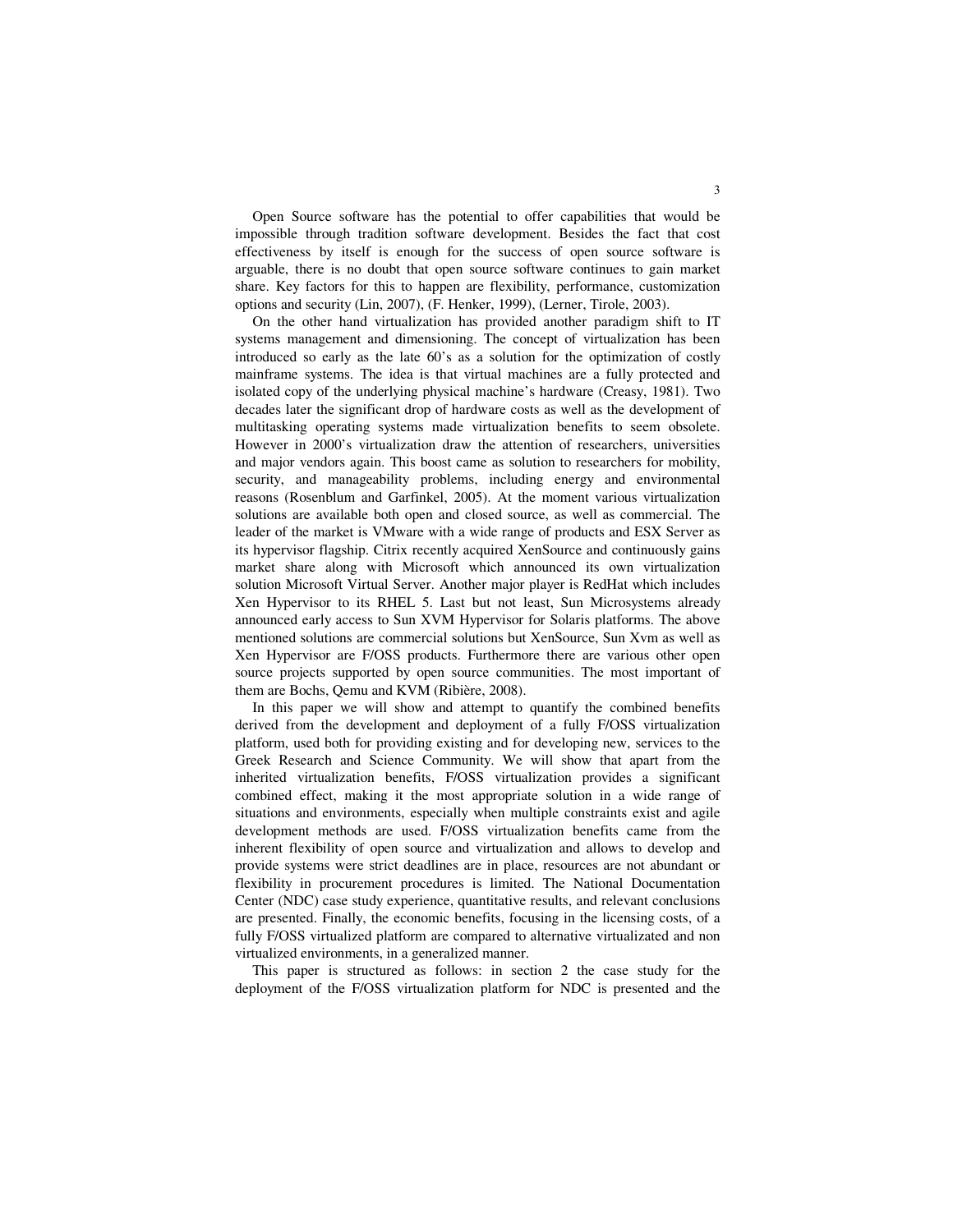high level business requirements are examined. In the next section the migration from a non virtualized three - tier platform to a virtualized infrastructure is presented while in section 4 the benefits of this approach are evaluated using metrics such as power consumption and software licensing and TCO related costs, while an estimation of the added value that F/OSS virtualization gave, in terms of flexibility, is performed. In section 5 these benefits are generalized, and the benefits of using an end to end F/OSS virtualization approach compared to a number of different deployment scenarios which use, exclusively or partially closed source software is examined. Finally, in section 6 overall conclusions are drawn.

### **2. Business needs and constraints**

In this section we highlight the needs and requirements that led to the deployment of an end to end F/OSS virtualization platform at NDC. Its purpose is not only to report practical experiences but also to be used as an introduction to a class of business needs and requirements that are quite wide spread in the IT industry. The National Documentation Centre (EKT/NDC) is the backbone organization of the Greek national infrastructure for scientific documentation, online information and support services on research, science and technology. Among others it hosts the national dissertation thesis archive, the union journal catalog of the Greek Academic Libraries, develops and supports the ABEKT Library Automation System, collects, digitizes, annotates and provides scientific and cultural content and science related databases, using a mix of third party, in house developed and open source software. In order to provide the aforementioned services NDC operates an enterprise level IT infrastructure which exhibits, the following characteristics:

- A wide range of diverse applications and services built using different technologies.
- Different categories and classes of end users.
- Heavy F/OSS applications usage and customization.
- Significant number of legacy applications developed over different time periods.
- $\bullet$  3<sup>rd</sup> party applications hosting.
- Need for frequent and rapid development of new applications and services.

The required fragmentation in applications and services raises the complexity of the requirement infrastructure, and in-house software development. However, this fragmentation can be avoided entirely since experience has shown that one

4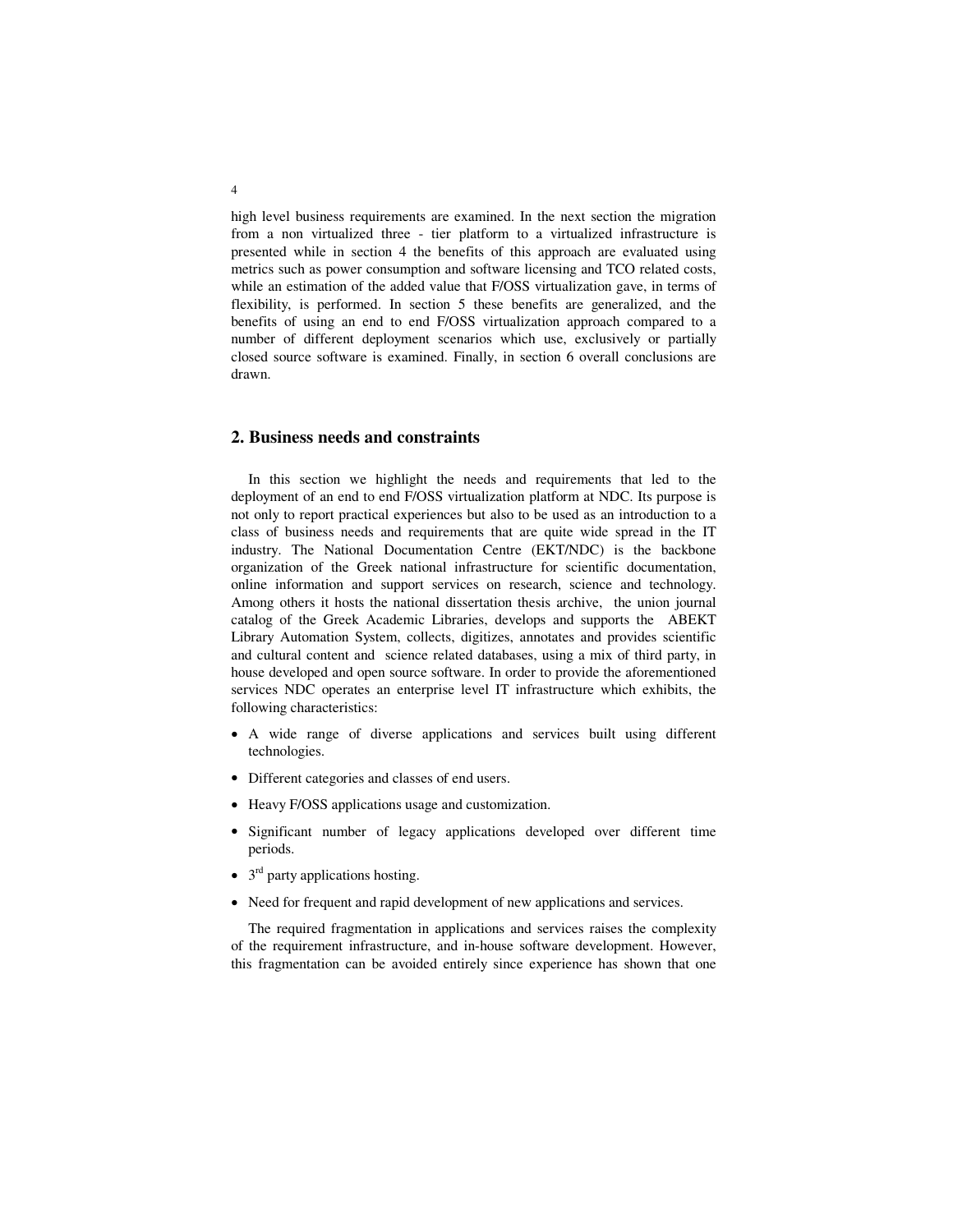size does not fit all, especially when using F/OSS applications. For each class of applications requirements the best available options are used.

The aforementioned characteristics are frequently overlooked as major IT issues however they are common in a variety environments which are mainly characterized by a large number of diverse applications, a large and varied number of heterogeneous user groups, constant service updates featuring significant new and non-trivial requirements and purpose built applications for vertical sectors.

Furthermore, NDC has set as target to, develop applications and infrastructures providing open access services (Kaufman-Wills, 2005),(Friend, 2005),(Berlin Declaration Signatories, 2003) to the Greek scientific community (NDC,2008). These include institutional and subject based scientific repositories, open access scientific journals and additional relevant applications and services, such as informational and awareness raising activities. In order to provide the aforementioned services a number of F/OSS applications should be evaluated, customized, new modules developed, provided in a pilot manner and deployed while scientific content was collected, evaluated for copyright license status, digitized if necessary and annotated in a collaborative manner. The aforementioned high level objectives were to be pursued as part of a large scale project, characterized by its relevant features and constraints. The relevant, for the IT part of the project constraints, were the following, both at the administrative and technical level:

- Timing constraints. With regard to the project's objectives the available time although sufficient was especially tight.
- Administrative and regulatory constraints. The aforementioned timing constraints were further enhanced due to procurement procedures. These implied that required equipment for development, pilot and production phases could only be purchased after significant project time would have pass and on a single purchase. Thus a trade off existed among the time needed for the design of a large scale open access infrastructure and the immediate need for developing the system and providing pilot implementations. The delay in purchasing necessary equipment could jeopardize the capability to develop, test and initially deploy the necessary software components.
- Economic constraints: the capability for large scale procurements outside the projects scope was limited and should be kept at reasonable low level.
- Requirements posed on the in house software development process, such as the short development time, the amount of actions that should be performed in parallel, changing user requirements, non trivial software modules etc. Due to the aforementioned requirements and the overall nature of the project an agile software development methodology was selected, as the best available option. That created an environment where flexibility and speed of response was crucial for the project's success.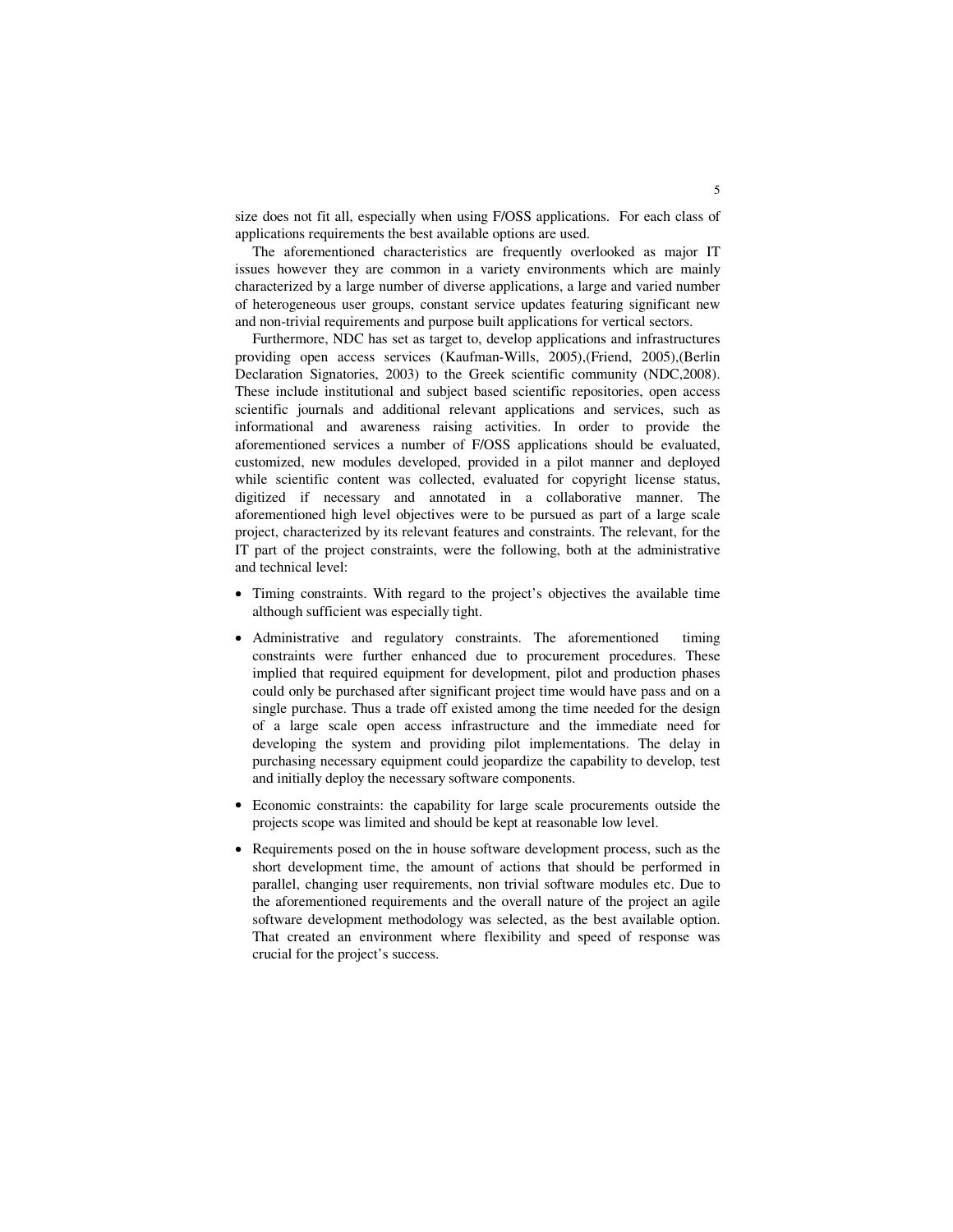It should be emphasized that the aforementioned constraints are not unique to the NDC's case. They are frequently being meet by a number of non-trivial IT projects, that share the following general characteristics:

- Changing service requirements which demand the use of agile software methodologies are essential.
- Needs can rapidly arise and specialized execution environments and custom made applications are needed.
- Proactive planning of the required IT infrastructure is challenging, due to the shifting requirements.
- Administrative flexibility is restricted with regard to equipment and software purchase, either due to budget, cash flow or regulatory constraints.
- In house development of a large number of applications in a separated test environment while the production environment should keep providing high quality and availability services.
- Need for extremely short time to market or for early working prototypes

It is apparent that the aforementioned characteristics and needs are not a unique for NDC, they represent a widespread set of industry requirements, including SMEs, government organizations, and research and educational institutes.

### **3. The deployment of the F/OSS virtualization platform**

### *3.1. Selecting a F/OSS virtualization platform*

In order to accommodate the aforementioned requirements NDC has at its disposal at the project's initiation a classic three tier platform, where resources while were sufficiently over provisioned the overall configuration could not support the needed flexibility. In greater detail there were already several applications to support the required services using a variety of technologies. Most of these applications where based on J2EE running on Apache Tomcat, however, also PHP, Ruby on rails and legacy Oracle and JES applications were used. Furthermore, those applications needed a database backend which varied between Oracle, PostgreSQL and MySQL. A specific development environment has been envisaged for some of the key technology choices. However it was apparent that the number of the existing development environment nodes was underestimated in the light of the forthcoming services and applications. At the same time a significant amount of legacy servers were running applications that should be

6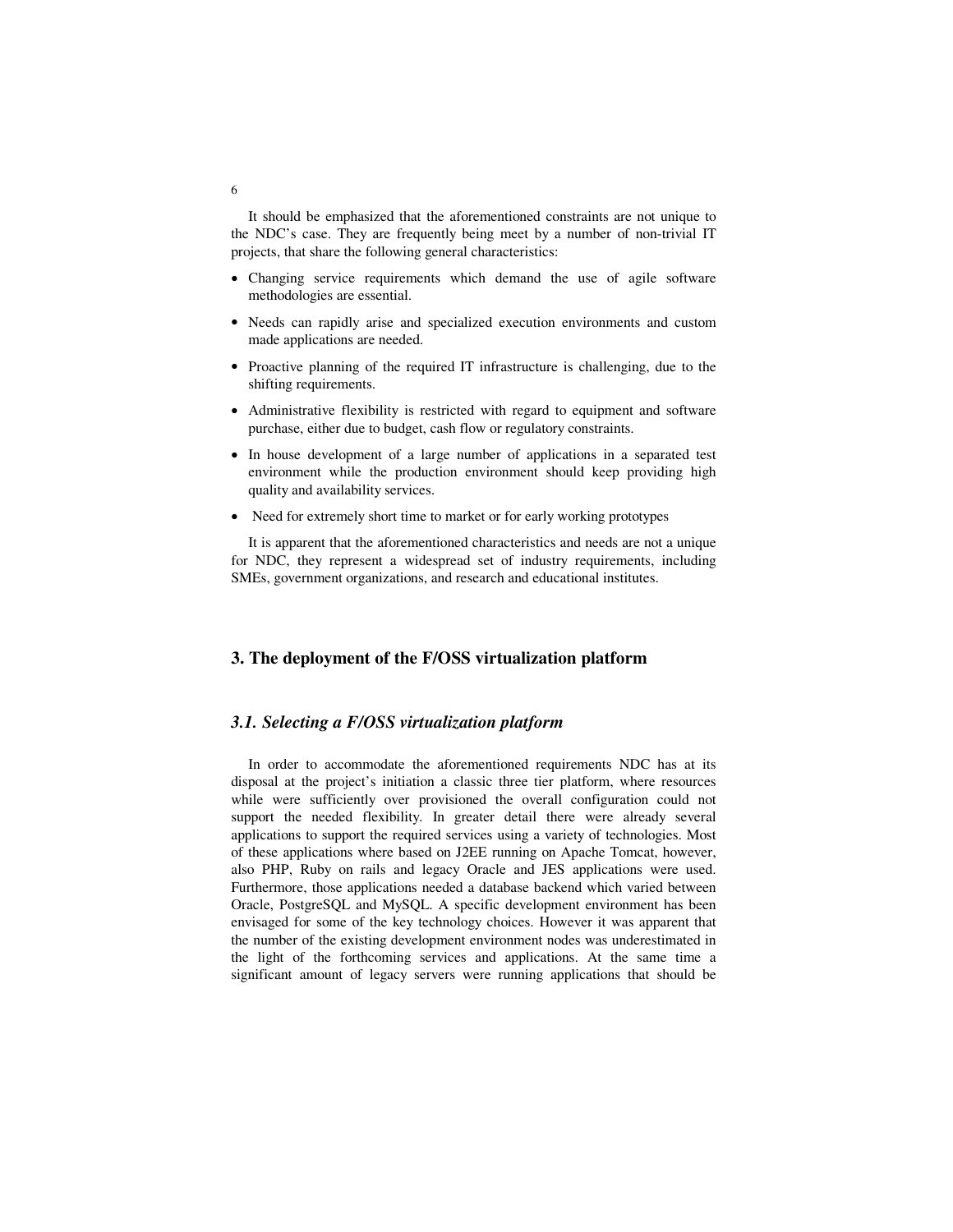ported to newer available equipment. A classic three tier architecture while satisfactory for a static, slowly changing (static) homogeneous environment greatly limited flexibility at:

- Allocating resources
- Porting applications to different hardware platforms
- Dynamically dimensioning services
- Incorporating new functional requirements and demands

while at the same time it prohibited the synchronous development of the required number of new services and applications. Thus, the following options, or a combination of them, were available at the time of the project initiation:

- Reduce the production environment redundancy, availability and performance level in order to free resources for the development and the gradual (pilot) roll out of the new services.
- Fully begin the development and the initial roll out of services when the proper equipment is purchased.
- Expedite the procurement procedures with the risk of not thoroughly planning using the earliest possible estimation of the final requirements.

None of the above options was satisfactory, thus virtualization technology was evaluated in order to accommodate these different requirements. It was decided that the best option was to exploit the virtualization technology in order to consolidate resources from the existing production infrastructure, both current up to date production servers, and legacy ones, without losing significant redundancy or performance characteristics; in any case resources could be easily reallocated. Moreover, using virtualization pilot applications could be rapidly rolled out, while the development environment could accommodate all the rapidly changing requirements in a structured manner. Lastly, the purchase of the required equipment could be done with a pace that guaranteed that the purchased equipment was what the project required for the full production phase, which could be safely estimated only after specifications and requirements from the development phase were mostly frozen. Having decided on creating a virtualized platform, available option at the middle of 2007 were limited, and were essentially the F/OSS XEN hypervisor, and supporting Linux distributions, and the Vmware Server, featuring however significantly less than native performance, and the ESX Server. However, due to the aforementioned set of, timing, administrative, budget and regulatory constraints, the aforementioned platform would be only possible to implement if only F/OSS was used exclusively, at the guest OS level, the application and the virtualization platform level. A mix of Redhat Enterprise Server 5 Advanced and of the Community Enterprise Operating System 5 (CentOS) was selected.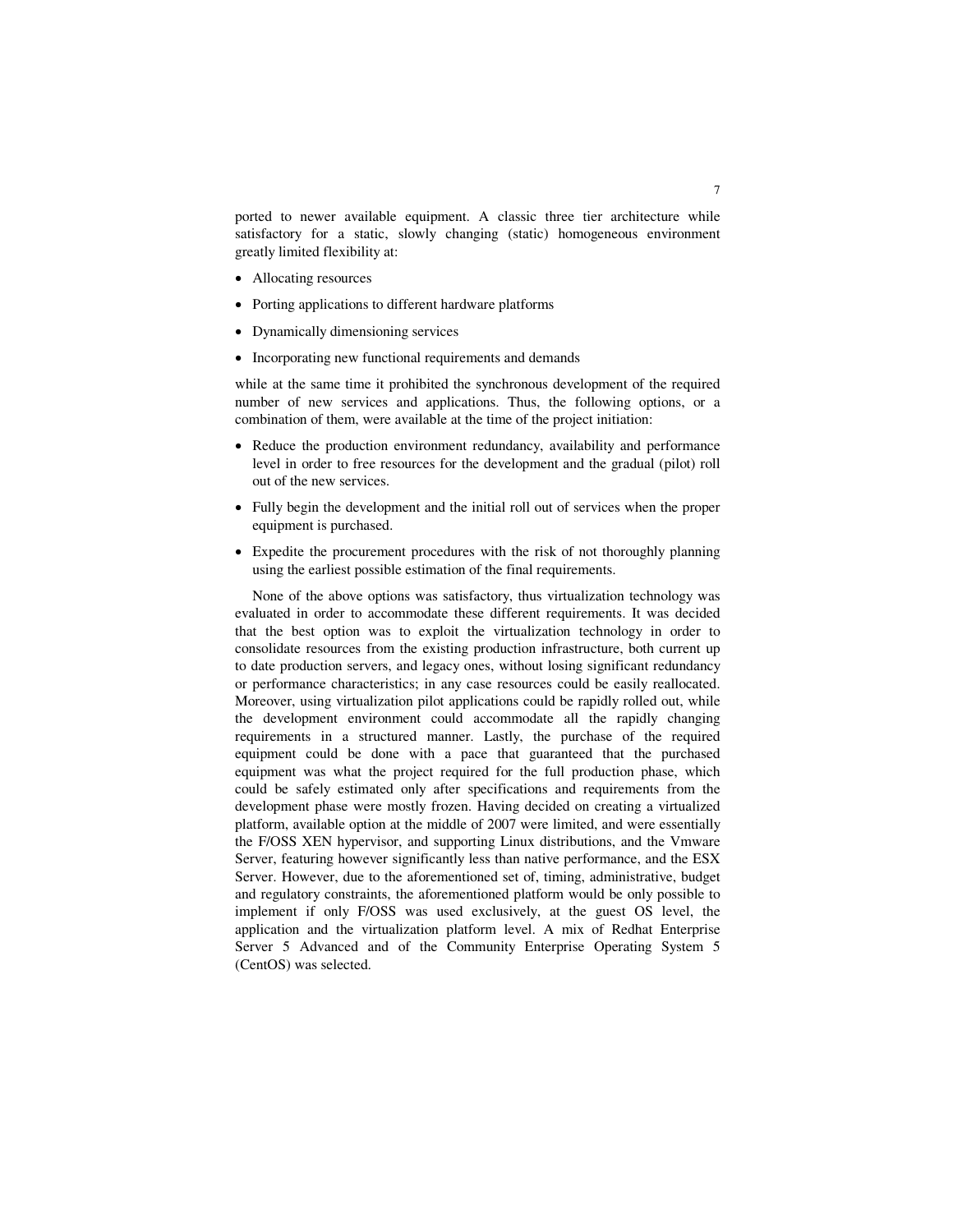### *3.2. Deploying and migrating to the platform*

The virtualization platform comprises four high capabilities servers, featuring two distinct configuration of two and four dual core 64 bit x86 processors with 4GB and 16GB of RAM memory respectively. All servers were connected through double 2GB Fiber Optic links to a shared SAN space of 4TB. Moreover each server connects to the same LAN segment through multipath enabled Gigabit links for high availability purposes and traffic shaping.

In this four-server platform 18 virtual machines were hosted for production, development and migration of legacy applications purposes using the XEN open source virtualization tools. The host operating system is CentOS EL5, due its binary compatibility with RHEL 5, with Xen enabled kernel. In order to be able to streamline OS installations we prepared the initial installation environment on one of the four servers. The installation environment required the installation of an HTTP Server to provided OS images. Virtual machines configuration is done through simple text files describing the characteristics of each system. To minimize administration fuss template configuration files were stored on each server to cover all aspects of configuration combinations.

During the first production stage of the virtualization platform we installed several development servers. Up to that time development servers where physical machines with commodity hardware. Those servers suffered from zero administration, lack of backups and most of the times where out of the control of the NDC NOS imposing various potential risks to the organization's infrastructure. The configuration of the development virtual machines was identical. Each virtual machine had 2 virtual cpus, 1 GB of RAM and 20GB of disk space as a separate volume on the SAN space. For every development server CentOS EL5 was installed and the appropriate development tools. After some initial testing of correct functionality we migrated the required data from the existing physical servers. Results and feedback from users allowed the migration of the first production server. This server supported internal development providing Subversion and Bug tracking services. The existing physical server run on CentOS EL5 so it could be migrated to the new virtualization platform simply by changing the OS kernel to support Xen hooks.

The second production phase began three months after the beginning of the first production phase. During that phase several production server have been installed on the new virtualization platform. This phase began by migrating the organization's internal mail server, which provides services for almost 100 users and 30 mailing lists and newsletters. As we had the expected results regarding compatibility and performance we decided the migration of all Linux Apache web servers and all Linux Tomcat application servers to the new platform. This phase lasted 2 months as we chose to move the servers one by one and have enough time to ensure stability and performance for each one. At the end of this phase we had 15 servers in total running on our virtual platform. At this time the platform was mature enough to complete the 3-tier architecture migration of our infrastructure

8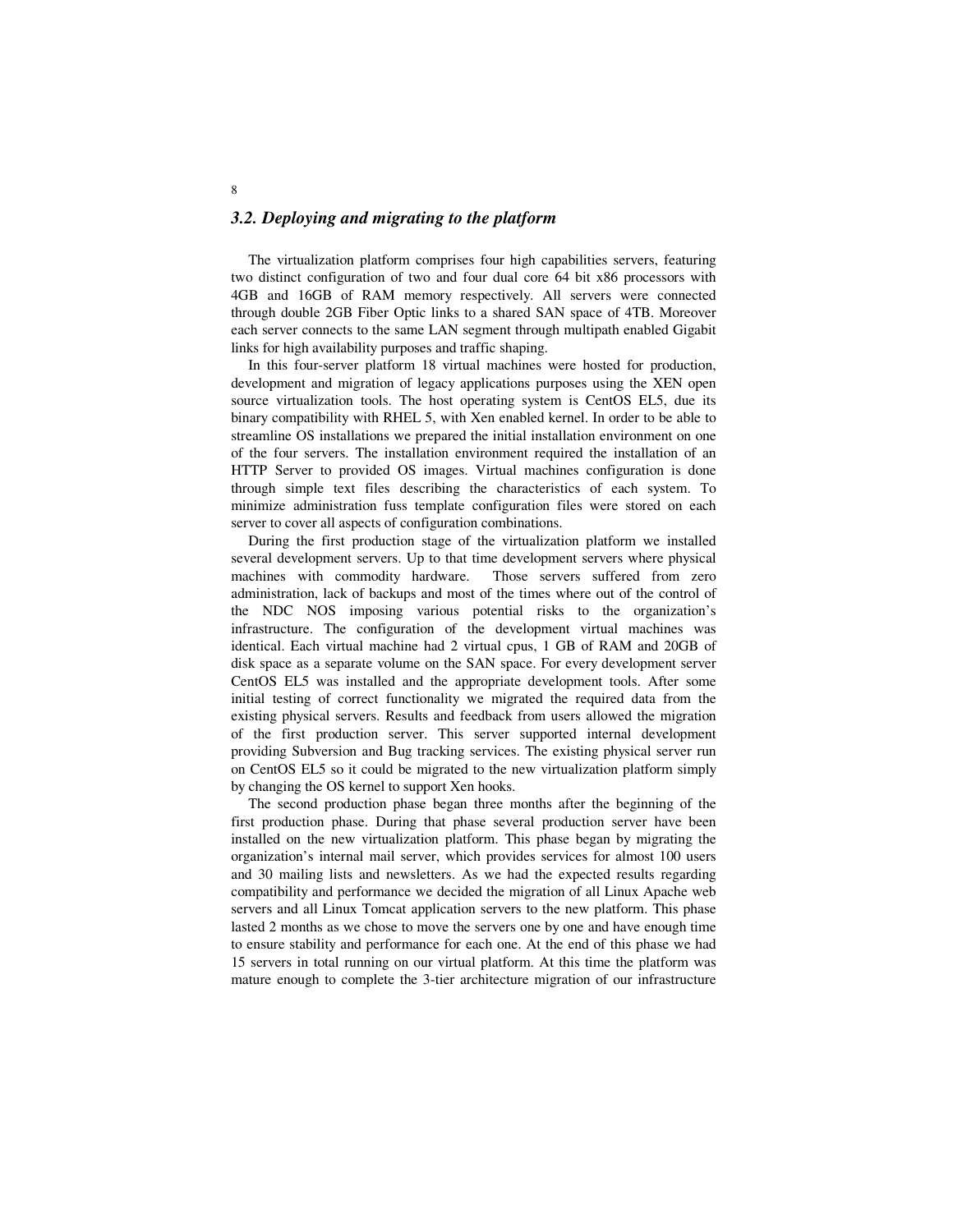to the virtual platform. The final steps was to migrate both legacy database servers, such as Oracle 9i, as well as open source databases to support various applications, such as MySQL and PostgreSQL. This phase included database testing and optimization for the new platform.



**Picture 1** – Final Virtualization Platform Architecture

Virtual machines have been distributed across servers in order to have as little interference between virtual machines as possible. By achieving this we could get realistic performance metrics regarding CPU utilization and memory needs on the host servers. Based on the metrics, with 18 virtual machines running both development and production environments the results were impressive. An average of less than 10% CPU usage, in 5 minute interval counters on the host servers. Also we virtual machines had close to zero memory swapping and no obvious delays regarding network traffic and I/O operations.

## **4. Quantifying the benefits for the NDC case study**

Virtualization benefits are widely reported and range from the reduction in power consumption and the smaller environmental footprint of an IT infrastructure, to hardware costs reduction, shorted project development times and increased deployment flexibility. These benefits are usually reported in a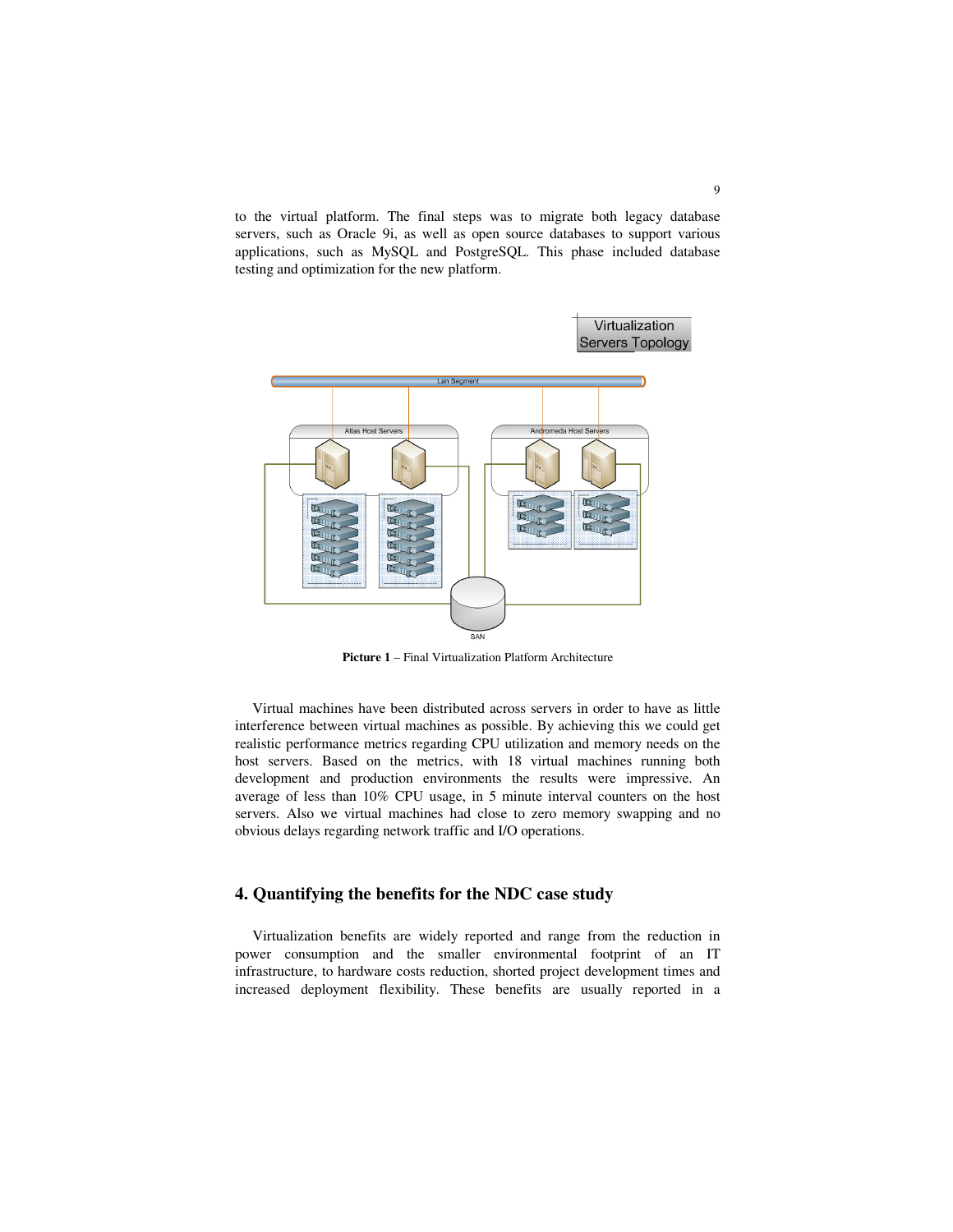qualitative manner and without taking into account whether the virtualization infrastructure is implemented using F/OSS or closed source software. In this section we will quantify the benefits from implementing the NDC virtualization platform. Furthermore, we will focus on the F/OSS solution selected by two means. Initially we will compare the software licensing costs when compared with other commercial alternatives and then we will evaluate the project-level benefits derived from the combined flexibility of virtualization and F/OSS.

### *4.1 Power and Environmental benefits*

Power consumption is increasingly a major cost of the total cost of a large scale IT infrastructure. It has been reported that at 2005 servers and auxiliary server cooling equipment consumed the 1,2% power of the total at the U.S (Koomey,2007). Power consumption in a datacenter is determined by the number and efficiency of server and IT equipment in general, the cooling requirements for these equipment, and the power lost at the power distribution level. One apparent benefit of virtualization consolidation is the reduction of the total number of servers required. This reduces both the overall power consumption, the requiring cooling power, the environmental footprint of an IT infrastructure and the required datacenter floor space.

In order to evaluate the actual benefits by deploying the NDC's virtualization platform the total power consumed will be compared to:

- A. The initial system before virtualization consolidation took place. This includes both non virtualized production servers and legacy ones.
- B. A fully functionally equivalent alternative scenario, where physical servers were used instead of virtualized ones and legacy servers have been removed.
- C. Realistic alternative scenario were a large scale consolidation of applications and services to single physical servers is performed. While this is not fully equivalent to virtualized platform functionality, it represents the realistic alternative that would have being pursued if virtualization was not an option, including the removal of legacy servers.

In order not to overestimate benefits for scenarios B and C we have assumed that the lower end servers available at the time at NDC would be used to built the non virtualized equivalent platform. Two metrics will be used. The total server **nominal power consumption**, including cooling requirements, as defined by the server specifications and the total **actual power consumption** based on PDU (Power Distribution Units) measurements. The cooling power requirements, are derived from the relevant server power consumption assuming a conservative Power Usage Effectiveness (PUE) (Greenberg 2006, Greed Grid, 2007) ratio of 2,0. PUE is the ratio of the IT equipment to the total datacenter power demand. Usual PUE for datacenters is around 3, but an optimally designed datacenter can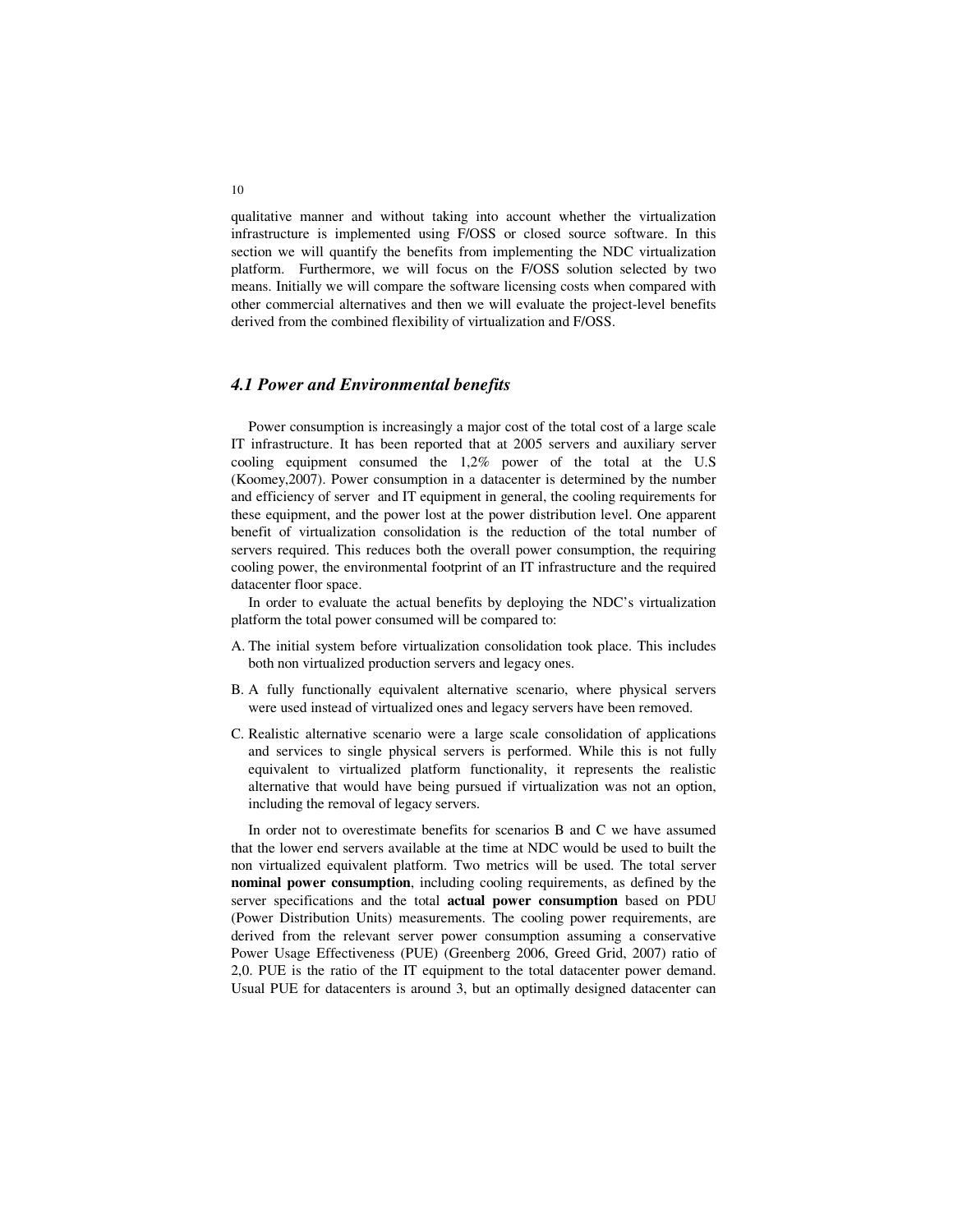achieve a PUEs of 2,0. In order not to overestimate power savings we calculate cooling power consumption with one of the best realistically achievable scenario for a datacenter. Based on the aforementioned platform configuration, on vendor datasheets and on a series of PDU measurements the power consumption results, for the full and only the virtualized platforms, are the following:

|                                   | Initial | Virtualized | Fully equivalent | Realistic<br>Alternative |
|-----------------------------------|---------|-------------|------------------|--------------------------|
| <b>Total Power</b><br>Consumption | 35,8KW  | 21.26KW     | 34.22KW          | 27,22KW <sup>1</sup>     |
| Reduction comparing<br>to initial | -       | 40%         | 4.4%             | 23%                      |

**Table 1.** Total NDC's platform Nominal Power Consumption

**Table 2.** Virtualization Platform Power Consumption

|                                                              | Virtualization<br>platform | Fully equivalent                              | Realistic Alternative   |
|--------------------------------------------------------------|----------------------------|-----------------------------------------------|-------------------------|
| Nominal                                                      | 5.040KW                    | 18KW                                          | $11$ KW <sup>1</sup>    |
| Actual                                                       | 2.208KW                    | 6.624KW                                       | $4.048$ KW <sup>2</sup> |
| Reduction comparing<br>to Realistic<br>Alternative - Nominal | 45%                        | $63\%$ (increase to<br>realistic alternative) |                         |
| Reduction comparing<br>to Realistic<br>Alternative - Actual  | 45%                        | $63\%$ (increase to<br>realistic alternative) |                         |

While the nominal power consumption may seem like an overestimation of required power actually it is a key indicator in planning the capacity of a datacenter. Power distribution equipment and switching, UPS, cooling equipment, etc. should be designed in accordance to the nominal energy consumption. Thus the nominal consumption provides information about the infrastructure set up cost while the measured (actual) consumption provides information about the long term energy costs of the infrastructure. The overall conclusion is that due to the F/OSS virtualization employed NDC reduced significantly the total power consumption of the NDC datacenter while achieving to postpone the need for a possible costly power distribution infrastructure upgrade. Economic gains can be expected from this reduction, however since the focus of the paper is on F/OSS virtualization specifically we do not expand on this.

-

<sup>1</sup> Assuming 40% of virtual servers are consolidated to physical servers

<sup>2</sup> Calculated using measured server consumption and the best scenario where PUE=2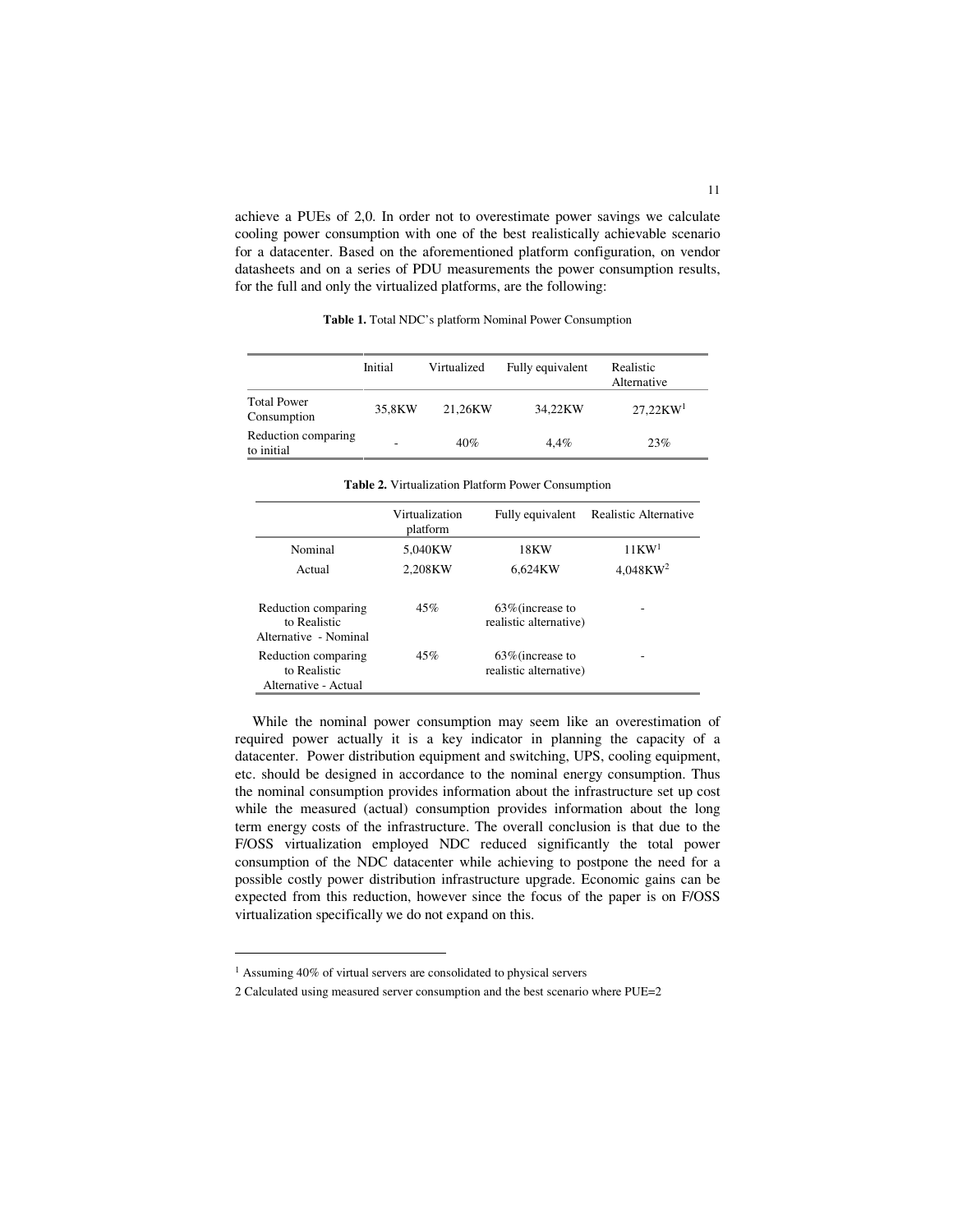### *4.2 Comparing licensing costs*

In this section the licensing costs for implementing the NDC virtualization infrastructure using exclusively F/OSS will be presented. Furthermore, they will be compared to the cost of building a similar platform using closed source software alternatives will be analyzed. In this stage this comparison will be performed based on data from the specific NDC deployment. In the next section an analysis will follow making this comparison useful also for generic cases. The total licensing costs of the actually deployed platform and for the following alternative scenarios will be compared:

- A. Closed source virtualization software and guest OS. VMware ESX Server is considered as virtualization software and Windows 2003 Standard as the guest OS. Virtualization licensing for Microsoft products used in this case is the one during the initial phases of the projects implementation, i.e. middle 2007.
- B. Closed source virtualization software, i.e. VMware ESX Server and F/OSS guest OS, a mix of community supported CentOS and RHEL supported OS.
- C. Closed source virtualization in the form of Windows 2008 Datacenter edition, with the latest licensing terms, which permit unlimited virtualization copies (Microsoft, 2008).

The software licenses costs are based on the publicly available information. Additional CAL for Windows servers and other software licensing costs are not included, while a mix of 20% enterprise level supported guest OS are considered in the form of RHEL Advanced Server and Windows 2003 Enterprise.

|                                         | NDC case Study           | Case A      | Case B      | Case C      |
|-----------------------------------------|--------------------------|-------------|-------------|-------------|
| Licensing<br>Costs                      | $8.192,00\$ <sup>3</sup> | 52.980,00\$ | 52.980,00\$ | 17.994,00\$ |
| Guest OS<br>licenses                    | 0                        | 17.994,00\$ | 8.192,00\$  | $\Omega$    |
| <b>Total Software</b><br>Licensing Cost | 8.192.00\$               | 70.974,00\$ | 61.172,00\$ | 17.994,00\$ |

**Table 3. Actual software costs for implementing the virtualized platform.**

While significant controversy exists about Total Cost of Ownership (TCO) estimations, (e.g. IDC 2007), it is accepted that personnel are a significant amount of TCO. In this section personnel costs is not included, since we would like to

12

 $\overline{a}$ 

<sup>&</sup>lt;sup>3</sup> Since not all vendors readily provide costs in currency other than US dollars, the USD has been used as the common pricing reference.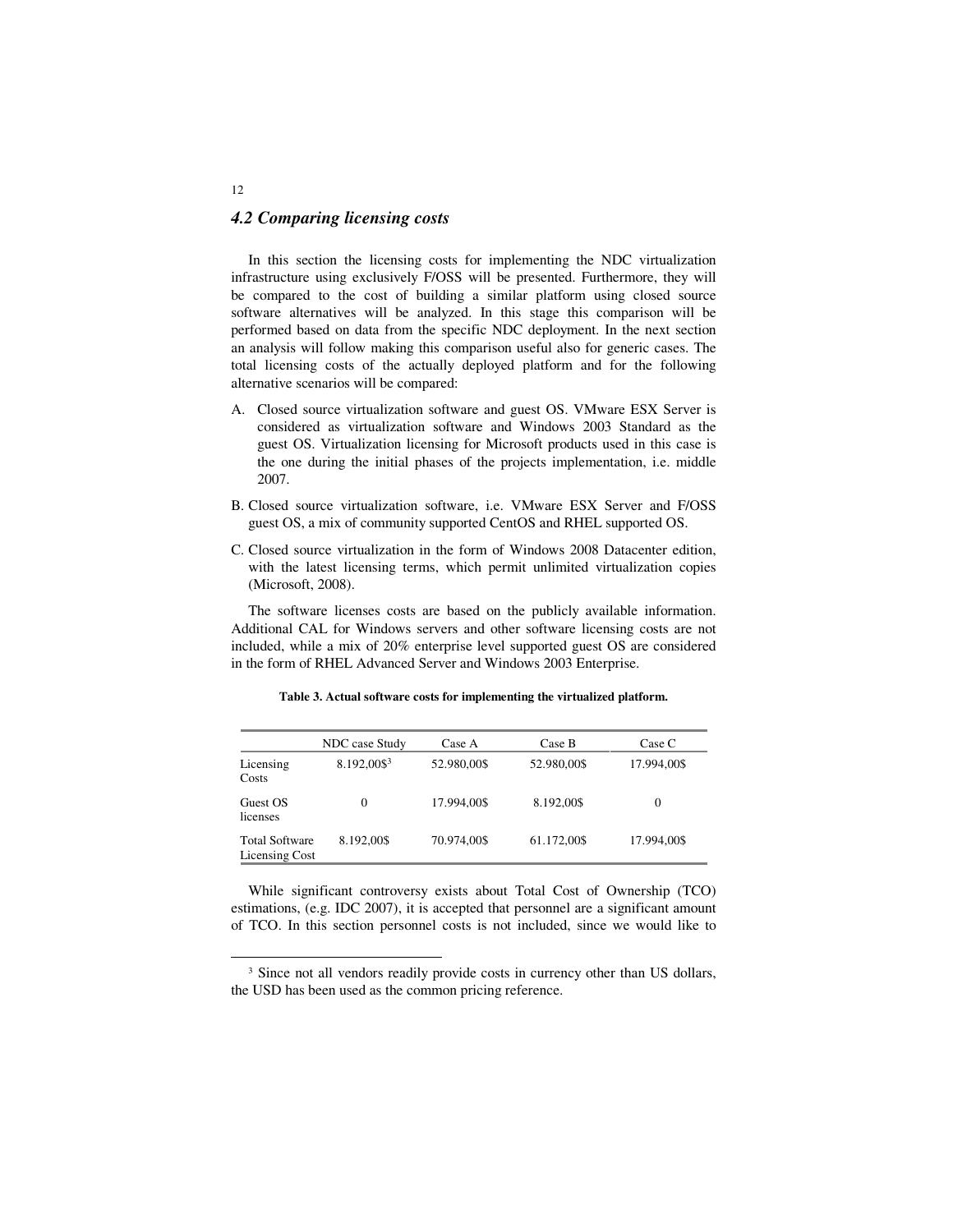emphasize on licensing costs. However our practical experience and empirical evidence shows that for the platform implemented, irrelevant of the virtualization technology selected, and regardless of whether servers where physical or virtual, one additional senior system engineer would be required per year. Furthermore, it should be noted that the Windows 2008 Datacenter edition virtualization option became available lately and that the latest changes in licensing policies from major vendors have greatly reduce the guest OS software licenses cost. However it should be also highlighted that in scenario C and A, neither CALs nor additional needed application software licenses, from IDE to databases, are included, that would have significantly increased the platform's software Total Cost of Ownership (TCO) figures. These conclusions are not presented here as a generalized case, but as the experience from this specific case study. In forthcoming section cost reductions from using F/OSS virtualization are analyzed in a more general manner.

### *4.3 Empirical workplan/timing related benefits*

Experience from the NDC shows that for small to medium sized infrastructures (20-40 servers, 20 publicly available end user services) required personnel is based mostly on the number of servers and services and the administration automation and management tools used, and not on the specific kind or flavor of the software used. Thus, for such environments the differentiating factor can be licensing costs and possible procurement delays and not personnel costs. Empirical evidence shows that from the initial IT level decision to purchase a software license until the actual purchase date up to three weeks can pass roughly; one for each stage of the tender, the management approval and the license purchase and server installation phase. Time delays can be even larger when virtualized approach is not employed and a physical server is required to be purchased. While this estimated time can be significantly shorter from an organization to organization case, it is not an uncommon occurrence, especially in governmental and large organizations in general. Furthermore, this delay would be experienced every time a platform expansion was underway, or new specification emerged from the agile development method.

Thus, for the NDC case study this time has been minimized to the initial 3 weeks for the initial software license purchases. If a project has been built using closed source software it would require at least two times extra guest OS and application software licenses purchases, in order to expand the platform, and the subsequent project delays. While the above can be predicted in some degree with extra licensing purchases and other methods, it is also true that F/OSS virtualization gives a significant flexibility for the project execution, especially when agile methodologies are employed and budget constraints are in place. Finally, using F/OSS virtualization delays on the purchase of hardware and software can be easily absorbed.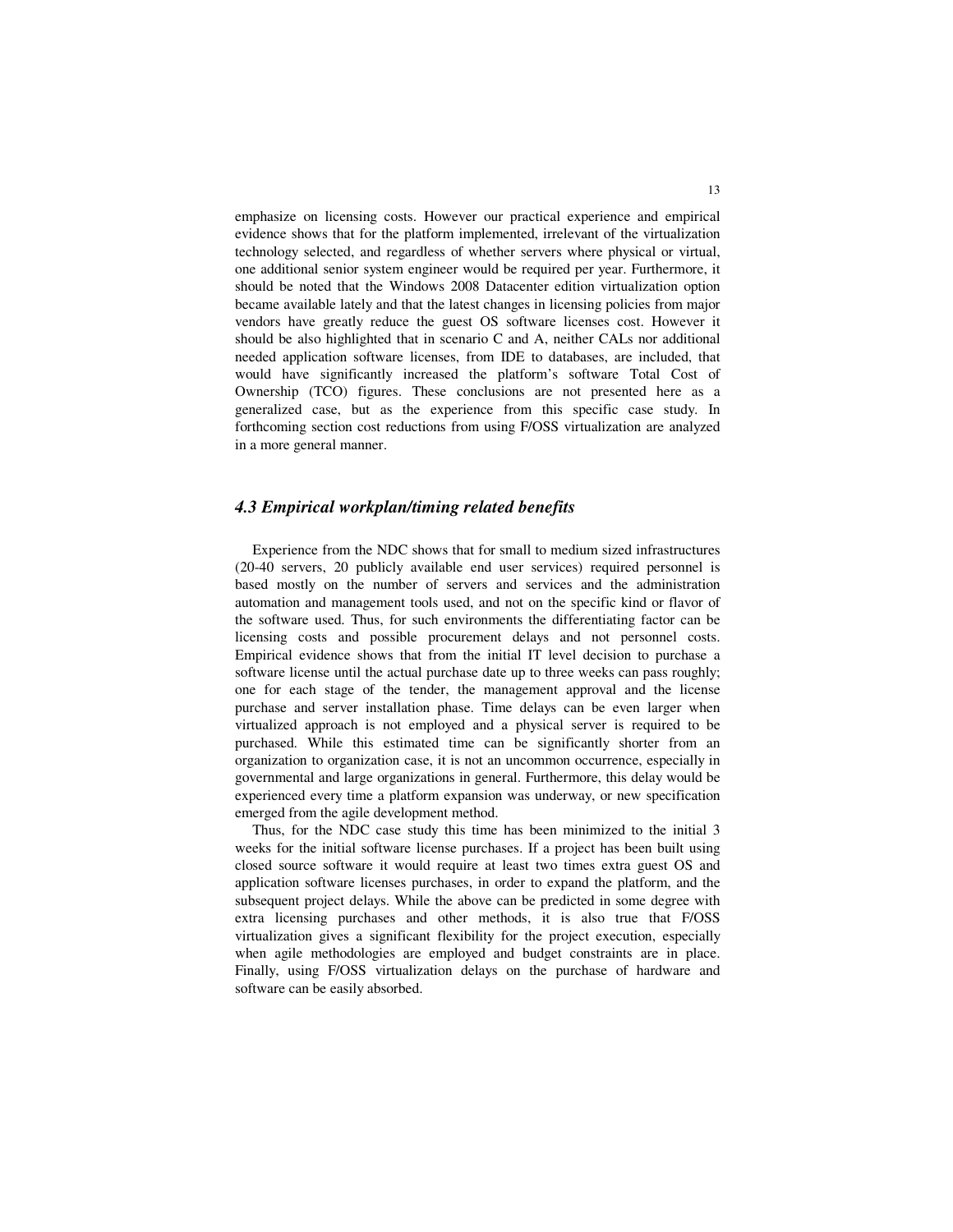### **5. Comparing F/OSS virtualization licensing to alternatives**

Implementing a virtualization platform using exclusively F/OSS has possible significant software licensing costs reductions, since the total cost of a virtualized platform can depend heavily on the software licensing model used. In this section a generic case and comparison of virtualized platforms implementation using F/OSS and commercial software will be presented. As already stated the total cost of ownership (TCO) has been used and defined in a number of different ways and with controversial sometimes manners (IDC, 2007). Moreover, TCO reductions using virtualization arise from different directions. In the analysis of this section two main metrics will be evaluated. First the **total cost of licensing and software**  support for building a virtualized infrastructure in a comparison to nonvirtualized infrastructure using both commercial and F/OSS software. This will include:

- Software licensing costs per virtual or physical server including support
- Virtualization software cost per server

14

This was not a task that could be undertaken in a general manner until recently due to the changing licensing structures especially for virtualization implementation from all vendors. As a second metric **the total software licensing and maintenance costs** will be estimated for a one year period. These, apart from the software licensing and support costs include the costs of:

- Hardware maintenance costs per physical server.
- Administration personnel costs for supporting the virtual and physical servers. This is assumed the same in both occasions.

Hardware acquisition costs are not presented, since we would like to concentrate at comparing the software costs among different virtualization solutions. Lastly two additional variables are taken into account are:

- The consolidation degree of the infrastructure, i.e. the average number of virtual servers per physical server.
- The total number of physical and virtual servers.

We study the following scenarios:

- A. No virtualization is employed and closed source OS software is used.
- B. Virtualized infrastructure using closed source software, i.e. VMWare ESX with the conditions existing at early 2007. At that point of time vendors did not generally made any specific provisions for virtual machines licensing.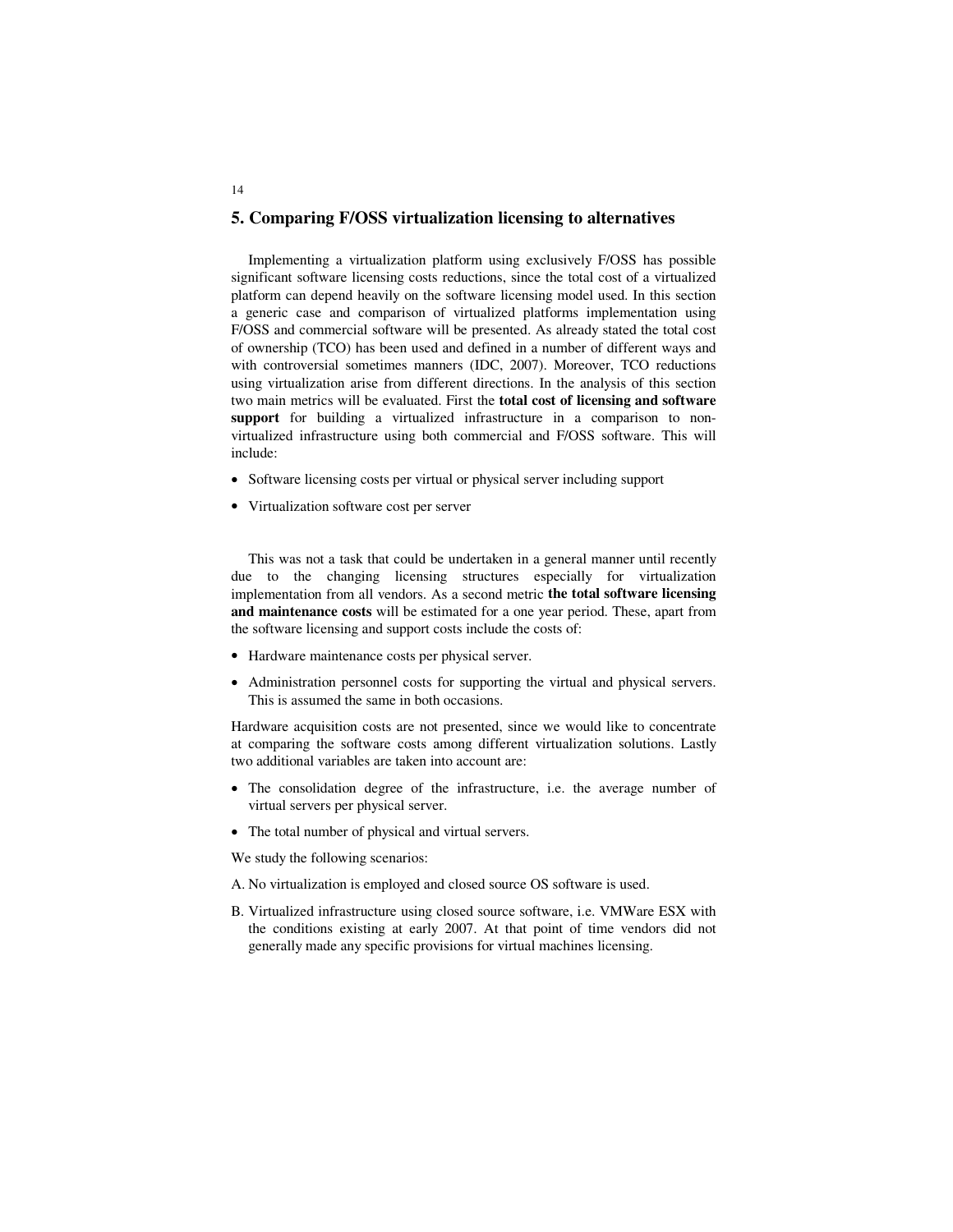- C. Virtualized infrastructure implemented using fully F/OSS. A 20% of the total servers are running mission critical applications and should be vendor supported. The rest are using a community supported compatible edition.
- D. Implementation using closed source virtualization infrastructure software and F/OSS guest OS software.
- E. Implementation using the present scheme of commercial virtualization software and OS licensing for Windows 2008 Datacenter Edition.
- F. No virtualization is employed however the infrastructure is built fully using F/OSS

We consider that hardware maintenance costs are 10% of the initial hardware cost each year and due to increased infrastructure complexity one hardware systems engineer is required for every 20 physical servers. Furthermore, we consider that a systems engineer is required for administering every 10 physical servers. While these figures are arbitrary, they are reasonable and they cannot change the section's overall conclusions. Finally a consolidation degree of 8 virtual servers per physical is assumed. Two processor die servers are assumed in general except the last row of table 3.

|           | Number             |        |        |        |        |       |  |
|-----------|--------------------|--------|--------|--------|--------|-------|--|
|           | of Servers A (K\$) | B(K\$) | C(K\$) | D(K\$) | E(K\$) |       |  |
| 20        | 40,0               | 66,5   | 8,2    | 42,9   | 18,0   | 16,4  |  |
| 40        | 80,0               | 124,1  | 8,2    | 76,9   | 30,0   | 32,8  |  |
| 80        | 160,0              | 248,3  | 8,2    | 153,8  | 60,0   | 65.5  |  |
| 160       | 319,9              | 496.5  | 16,4   | 307,7  | 120,0  | 131,1 |  |
| 320       | 639.9              | 993,1  | 32,8   | 615,3  | 239.9  | 262,1 |  |
| 640       | 1279,7             | 1986,1 | 65,5   | 1230,7 | 479,8  | 524,3 |  |
| $640^{4}$ | 2047,5             | 3460,3 | 65,5   | 1937,1 | 959,7  | 524,3 |  |

### **Table 3. Software Licensing Costs**

**Table 4. Total software licensing and personnel maintenance estimated costs** 

| Number of<br><b>Servers</b> | A(K\$) | B(K\$) | C(K\$) | D(K\$) | E(K\$) | F(KS)  |
|-----------------------------|--------|--------|--------|--------|--------|--------|
| 20                          | 180,0  | 155.5  | 97,2   | 131,9  | 107.0  | 156,4  |
| 40                          | 360,0  | 299,1  | 183,2  | 251,9  | 205,0  | 312,8  |
| 80                          | 720.0  | 598.3  | 358,2  | 503.8  | 410.0  | 625,5  |
| 160                         | 1439,9 | 1196,5 | 716,4  | 1007,7 | 820,0  | 1251,1 |

4 In this row servers with four processor dies are assumed

-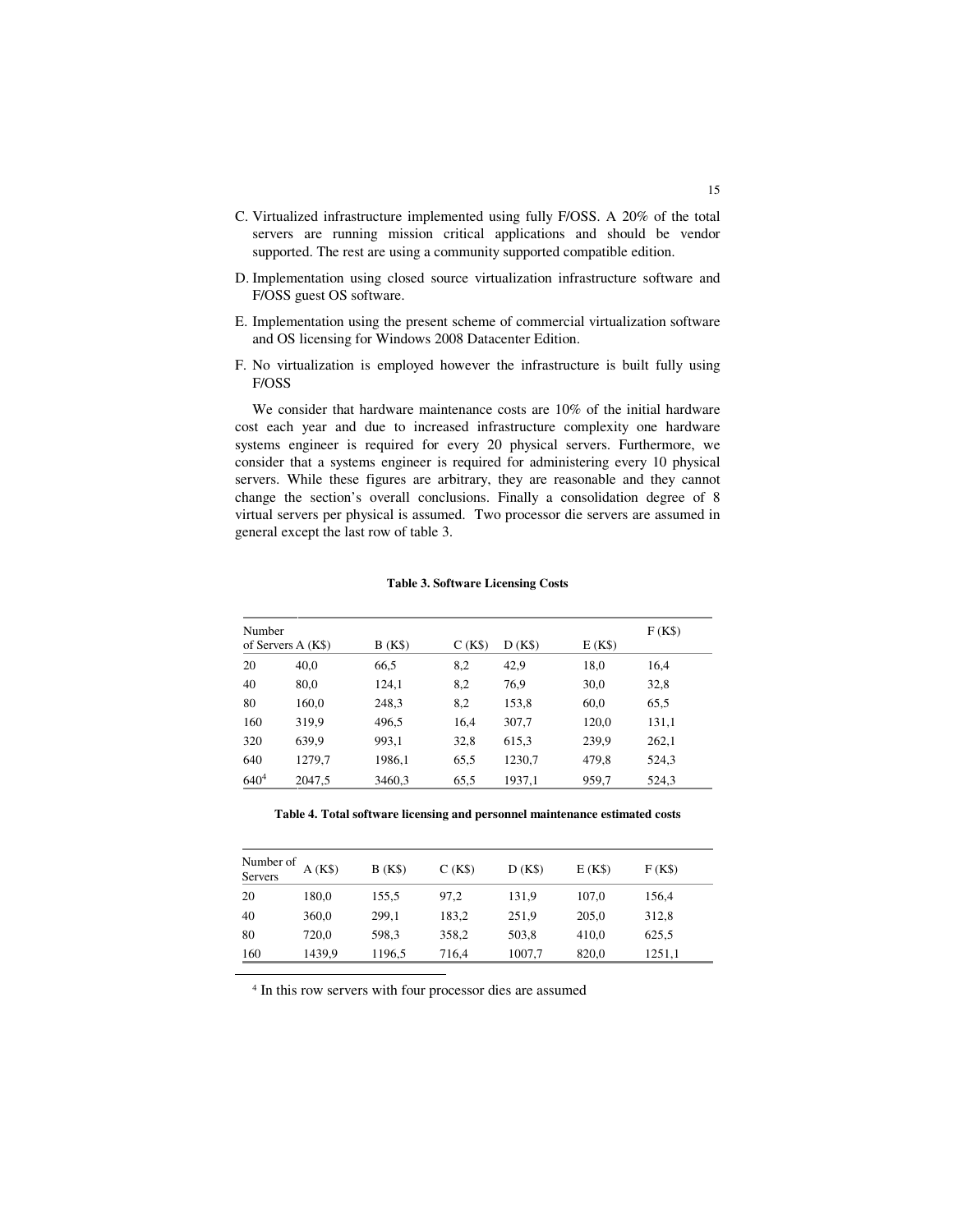| 320 | 2879.9 | 2393.1 | 1432.8 | 2015.3 | 1639.9 | 2502.1 |
|-----|--------|--------|--------|--------|--------|--------|
| 640 | 5759.7 | 4786.1 | 2865,5 | 4030.7 | 3279.8 | 5004,3 |



**Picture 2** – **Software Licensing Costs**

Based on the above the conclusion is that implementing a virtualization platform using a mix of community supported and vendor supported F/OSS can achieve significant IT spending cost reductions. Furthermore, the platform cost scales gracefully in accordance to the number of servers, making possible the full utilization of the virtualization potentials, i.e. flexibility. This trend is still true when additional TCO factors are taken into account, although somehow diminished. The Windows 2008 Datacenter edition cost is underestimated since no application or CAL licensing costs are taken into account. However, it is apparent that a significant variable factor is the number of required IT personnel for supporting the overall IT infrastructure apart from the significant licensing costs reduction, thus making critical the issue of server system manageability (Creeger, 2008).

### **6. Conclusions**

In this paper we presented the case study of the NDC F/OSS virtualization platform deployment. This platform was created as a mean for NDC to provide its service to the end users while at the same time developing in a structured staging environment a large scale open access infrastructure, in a short period of time and using agile development methods. Benefits derived from F/OSS virtualization not only included quantitative benefits of power consumption and possible cost reduction through consolidation, but also F/OSS virtualization specific ones.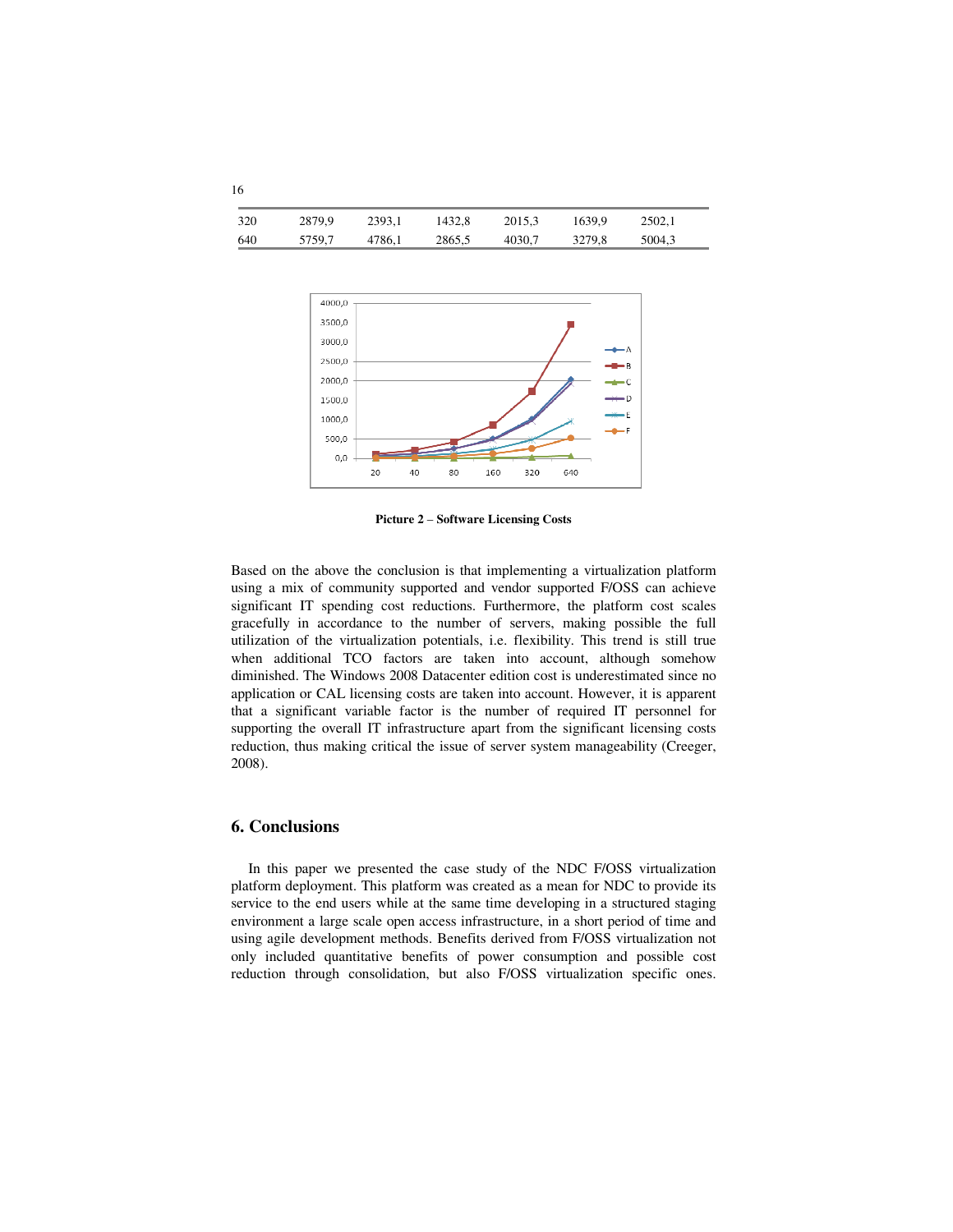When the properties of virtualization were combined with the freedom of F/OSS a significant level of flexibility was achieved, allowing the overall project to be implemented with high quality while meeting all aforementioned constraints. Similar requirements and conditions exist in a variety of projects, situations and organizations thus making F/OSS a practical candidate for deploying virtualization platforms in short time and with significant budget constraints. Lastly the quantitative results presented regarding licensing costs, achieved and projected, indicate that F/OSS virtualization exhibits significant and scalable benefits regarding licensing costs, when ones considers a similar degree of man power costs.

### **7. References**

- 1. F. Henker, "Setting Up Shop: The Business of Open-Source Software", Software, IEEE, Vol. 16, Issue 1, p. 45-51, Jan/Feb 1999.
- 2. L. Lin, "Impact of user skills and network effects on the competition between open source and proprietary software", Electronic Commerce Research and Applications, Vol. 7, Issue 1, p. 68-81. April 2008.
- 3. J. Lerner , J. Tirole, "Some simple economics of open source", The Journal of Industrial Economics, Vol. 50, Issue 2, p. 197–234, 2003.
- 4. R. J. Creasy, "The Origin of the VM/370 Time-Sharing System," IBM Journal of Research and Development, Vol. 25, no. 5, p. 483, 1981.
- 5. M. Rosenblum and T. Garfinkel, "Virtual machine monitors: Current Technology and Future Trends", IEEE Internet Computing, May 2005, Vol. 38, No. 5.
- 6. A. Ribière, "Using virtualization to improve durability and portability of industrial applications", IEEE International Conference on Industrial Informatics, Daejeon, Korea, July 2008.
- 7. Kaufman-Wills Group, "The Facts About Open Access", LLC, 2005.
- 8. Friend, Frederick J.,"The road to open access : a guide to the implementation of the Berlin Declaration", Berlin 3 Open Access : Progress in Implementing the Berlin Declaration on Open Access to Knowledge in the Sciences and Humanities,2005.
- 9. Signatories, "Berlin Declaration on Open Access to Knowledge in the Sciences and Humanities", Conference on Open Access to Knowledge in the Sciences and Humanities 2003.
- 10. NDC, National Documentation Center/NHRF, www.openaccess.gr, 2008.